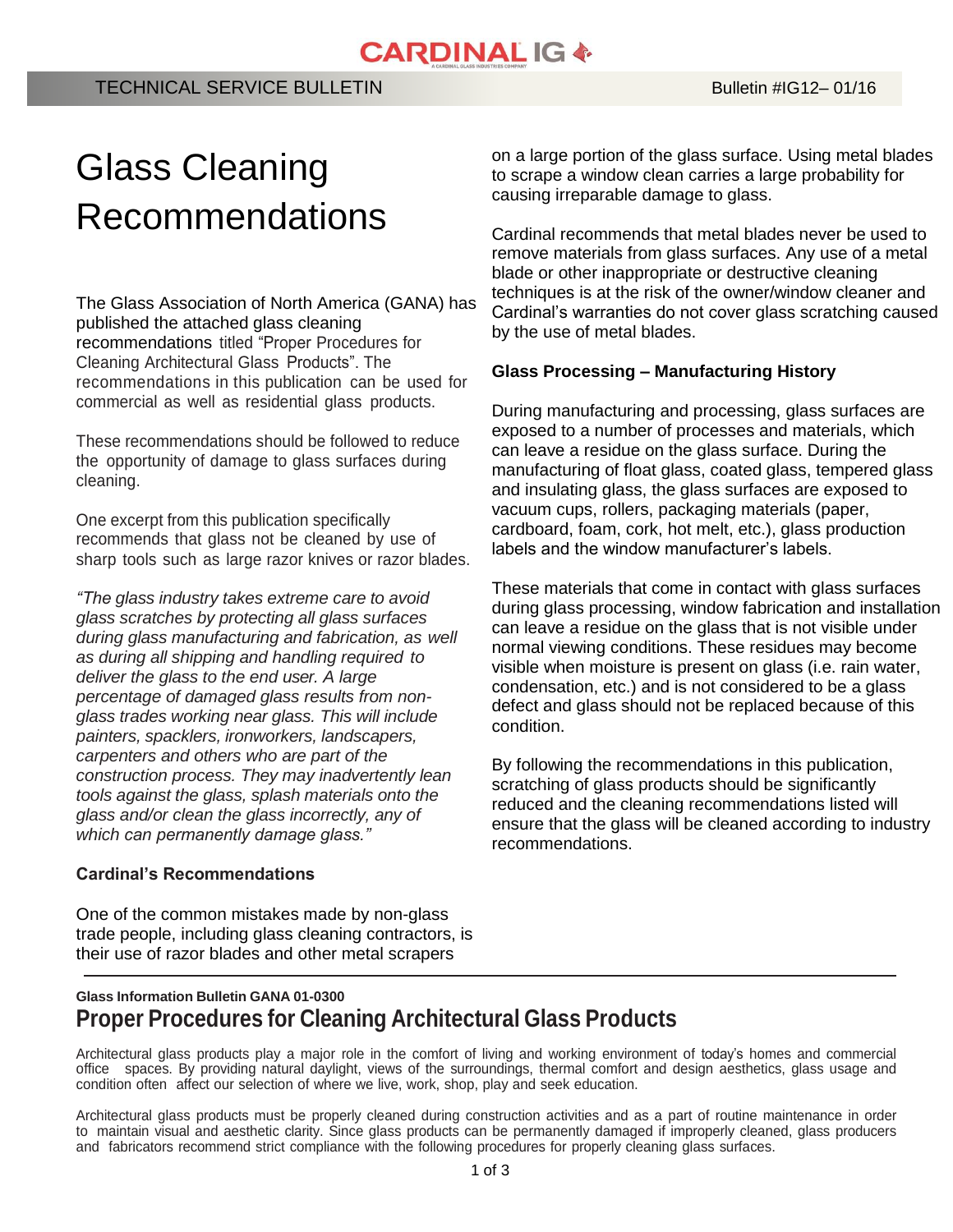# **CARDINAL IG &**

### TECHNICAL SERVICE BULLETIN

As dirt and residue appear, interior and exterior glass surfaces should be thoroughly cleaned. Concrete or mortar slurry which runs down (or is splashed on) glass can be especially damaging and should be washed off as soon as possible. Before proceeding with cleaning, determine whether the glass is clear, tinted or reflective. Surface damage is more noticeable on reflective glass as compared with the other glass products. If the reflective surface is exposed, either on the exterior or interior, special care must be taken when cleaning, as scratches to the reflective glass surface can result in coating removal and a visible change in light transmittance. Cleaning tinted and reflective glass surfaces in direct sunlight should be avoided, as the surface temperature may be excessively hot for optimum cleaning. Cleaning should begin at the top of the building and continue to the lower levels to reduce the risk of leaving residue and cleaning solutions on glass at the lower levels. Cleaning procedures should also ensure that the wind is not blowing the cleaning solution and residue onto already cleaned glass.

Cleaning during construction activities should begin with soaking the glass surfaces with clean water and soap solution to loosen dirt or debris. Using a mild, non-abrasive commercial window washing solution, uniformly apply the solution to the glass surfaces with a brush, strip washer or other non-abrasive applicator. Immediately following the application of the cleaning solution, a squeegee should be used to remove all of the cleaning solution from the glass surface. Care should be taken to ensure that no metal parts of the cleaning equipment touch the glass surface and that no abrasive particles are trapped between the glass and the cleaning materials. All water and cleaning solution residue should be dried from window gaskets, sealants and frames to avoid the potential for deterioration of these materials as the result of the cleaning process.

It is strongly recommended that window washers clean a small area or one window, then stop and examine the surface for any damage to the glass and/or reflective coating. The ability to detect certain surface damage, i.e. light scratches, may vary greatly with the lighting conditions. Direct sunlight is needed to properly evaluate a glass surface for damage. Scratches that are not easily seen with a dark or gray sky may be very noticeable when the sun is at a certain angle in the sky or when the sun is low in the sky.

The glass industry takes extreme care to avoid glass scratches by protecting all glass surfaces during glass manufacturing and fabrication, as well as during all shipping and handling required to deliver the glass to the end user. A large percentage of damaged glass results from non-glass trades working near glass. This will include painters, spacklers, ironworkers, landscapers, carpenters and others who are part of the construction process. They may inadvertently lean tools against the glass, splash materials onto the glass and/or clean the glass incorrectly, any of which can permanently damage glass.

One of the common mistakes made by non-glass trades people, including glass cleaning contractors, is their use of razor blades or other scrappers on a large portion of the glass surface. Using 2, 3, 4, 5 inch and larger blades to scrape a window clean carries a large probability for causing irreparable damage to glass.

The entire industry of glass manufacturers, fabricators, distributors, and installers neither condones nor recommends widespread scraping of glass surfaces with metal blades or knifes. Such scraping will often permanently damage or scratch the glass surfaces. When paint or other construction materials cannot be removed with normal cleaning procedures, a new 1" razor blade may need to be used only on non-coated glass surfaces. The razor blade should be used on small spots only. Scraping should be done in one direction only. Never scrape in a back and forth motion as this could trap particles under the blade that could scratch the glass. This practice may cause hairline concentrated scratches, which are not normally visible when looking through the glass, but may be visible under certain lighting conditions.

Jobsite storage and construction conditions can lead to stains on the glass surface. Cleaning and removal of such stains may require the use of a more aggressive cleaning solution and procedure. If conditions are found that cannot be cleaned using the above procedures, contact the glass supplier for guidelines on stain removal.

Members of the Glass Association of North America (GANA) publish information relating to jobsite protection and cleaning of architectural glass products. In order to ensure long-term performance of the glass in a building, GANA encourages glazing contractors, general contractors, building management and owners to be aware of conditions that can damage glass and to follow the handling and cleaning guidelines provided by their glass producer and fabricator.

Consult the GANA website (www.glasswebsite.com) for additional information on glass and glazing applications and links to members providing additional technical resources.

The Glass Association of North America (GANA) has produced this Glass Information Bulletin solely to provide general information as to basic proper procedures for cleaning architectural glass products. The Bulletin does not purport to state that any one particular type of glass cleaning process or procedure should be used in all applications or even in any specific application. The user of this Bulletin has the responsibility to ensure the cleaning instructions from the glass supplier are followed. GANA disclaims any responsibility for any specific results relating to the use of this Bulletin, for any errors or omissions contained in the Bulletin, and for any liability for loss or damage of any kind arising out of the use of this Bulletin.